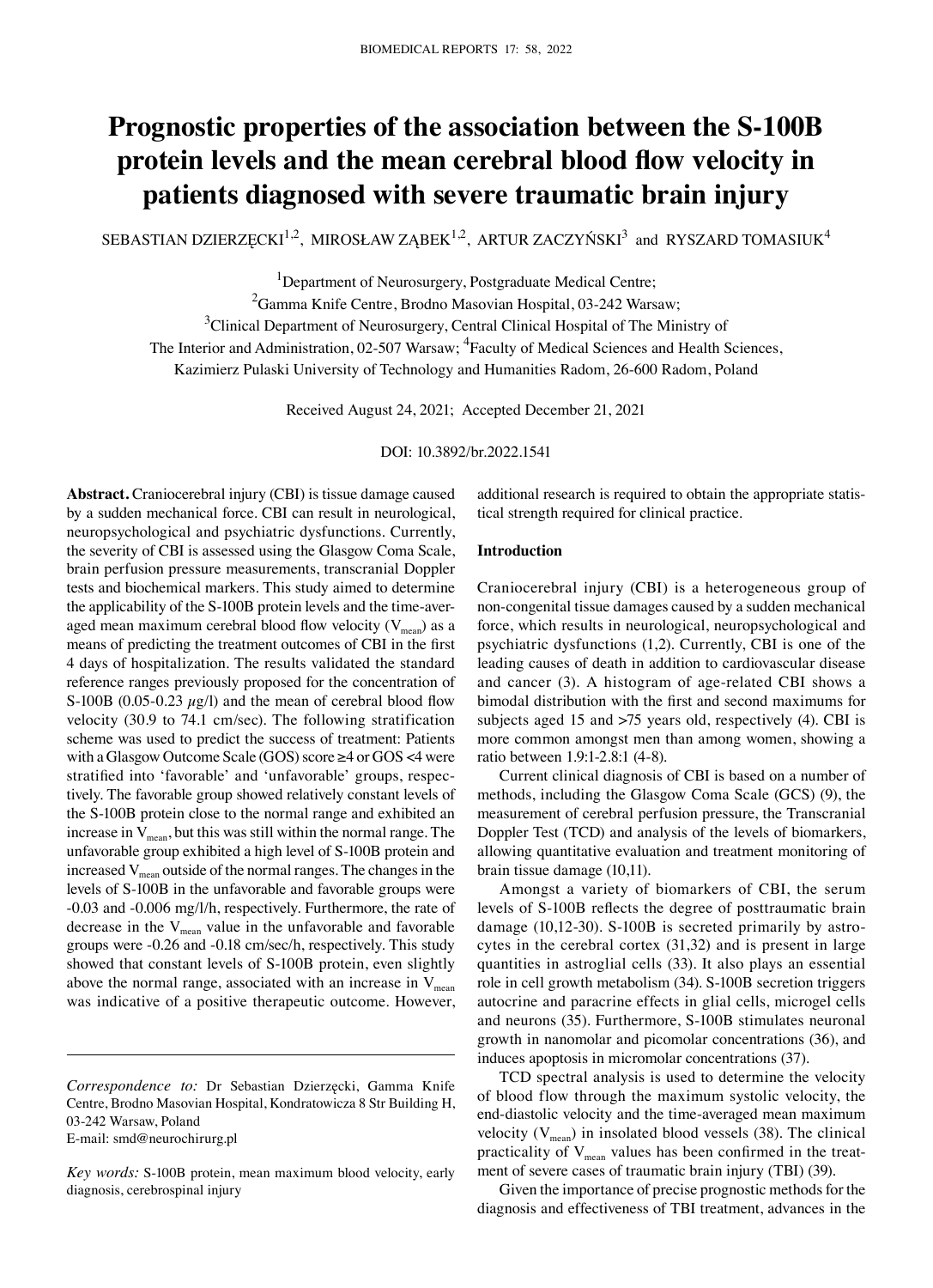quality of the early diagnosis of CBI are essential. Therefore, the time‑related changes in S‑100B protein levels and the  $V_{\text{mean}}$ , as well as the associations between these parameters in patients diagnosed with severe CBI as defined by a GCS score ≤8 were investigated in the present study.

#### **Materials and methods**

*Study subjects.* All experiments and methods were performed following relevant guidelines and regulations (40). The Bioethics Committee of the Postgraduate Education Medical Center (Warsaw, Poland) approved the experimental protocols (approval no. 501‑2‑1‑20‑49/04). Informed consent was obtained from all subjects or their guardians, and a parent/legal guardian of subjects under 18 years of age.

The present study included patients with severe CBI (GCS score ≤8) admitted to the Department of Neurosurgery and Trauma of the Nervous System at the Medical Center of Postgraduate Education (Warsaw, Poland).

*Sample stratification.* The total number of patients included in the study was 60, consisting of 51 patients in the unfavorable group and 9 patients in the favorable group. The mean age  $\pm$  standard deviation were 48.41 $\pm$ 15.24 years (age range, 19-73 years) and  $47.20 \pm 16.64$  years (age range, 14-75 years) in the unfavorable and favorable groups, respectively.

The GCS score was calculated at admission using an internal encoded GCS calculator (41,42) written in Python (Python Software Foundation; python.org/).

According to the European Consortium of Brain Injury Guidelines, all patients were subjected to the standard diagnostic and therapeutic protocols (43). In patients for whom poor ventilation was suspected, a gasometric examination, using a CDI™ blood parameter monitoring system 500, was performed to optimize  $pCO<sub>2</sub>$  (range, 30-40 mmHg). Furthermore, hematocrit and hemoglobin levels were maintained at 30‑40% and 12‑14 g/dl, respectively.

On discharge from the Department of Neurosurgery, the patient's health was evaluated using the traditional Glasgow outcome scale (GOS) (44), which is comprised of the following five categories: 1, death; 2, persistent vegetative state; 3, severe disability; 4, moderate disability; and 5, low disability. For this study, patients with a  $GOS \geq 4$  and  $GOS \leq 4$  were classified as 'favorable' and 'unfavorable', respectively.

The inclusion criteria, based on an analysis of GOS as described above, resulted in a study group of 60 patients (48 men and 12 women). The clinical description of the study group after admission to the hospital according to the GCS and Marshall (MCTC) classification (45) is presented in Fig. 1.

The S-100B protein levels were measured in 5 ml venous blood samples collected from patients upon admission to the hospital. Subsequent blood samples were collected at 24‑h intervals for 96 h. After clotting and centrifugation for 10 min at 2,000 x g at 4˚C, blood samples were stored for further use at ‑22˚C. The S‑100B protein concentration was measured using a Anti‑S‑100 antibody kit (S1‑61; cat. no. sc‑53438; Santa Cruz Biotechnology, Inc.) according to the manufacturer's protocol (Liaison Sangtec 100; Sangtec Ltd.). The Sangtec 100 kit uses three different monoclonal antibodies (SMST12, SMSK 25 and SMSK 28) directed against the β-chains of the S-100B homodimer, and has a wide detection range (0.02-30  $\mu$ g/l). Protein concentration was measured using a LIAISON analyzer (DiaSorin) calibrated with a freeze‑dried Sangtec 100 Cal (Low/High) calibrator. The sensitivity threshold for this test was  $0.02 \mu g/l$ .

 $V_{\text{mean}}$  was measured by subjecting patients to a transcranial Doppler examination using a Medasonic Transpect CDS Doppler (Medasonics, Inc.) in the power motion mode TCD (46,47). First, the arteries of the brain base, accessible through the temporal window, were examined. The middle cerebral arteries on the side of the dominant lesion or on the right side of the extent of the lesion were further analyzed. This examination was performed at 24‑h intervals for 96 h after the patient was admitted to the Department of Neurosurgery.

Similar to that for the S-100B protein levels, the reference value for  $V_{mean}$  (<30.9 cm/s) was derived from the study in a group comprising 40 healthy volunteers (22 men and 18 women). The mean age of the reference was 43.4±9.17 years (range, 30‑61 years).

*Statistical analysis.* A Shapiro‑Wilk test (48) was used to assess the distribution of the parameters investigated. Parameters exhibited either skewed or normal distribution, and the subsequent analysis used was based on the distribution of the data. Data are presented as the mean  $\pm$  standard deviation, and the minimum and maximum values. Differences between study groups (favorable vs. unfavorable) at a specific time were assessed by analyzing the bootstrapped difference in the means, in which a sample of 10,000 repeats with replacement was used (49). Differential statistics on continuous outcomes of S-100B protein concentration and  $V_{mean}$  were performed using a one‑way aligned rank transform for nonparametric factorial ANOVA (50). The clinical treatment outcome factor encompassed two levels (favorable and unfavorable). Due to the shortcomings of current statistical methods in handling advanced nonparametric statistics, it was decided only to discuss one‑way nonparametric factorial ANOVA results.

Given the repeated nature of the data and the mortality of the patients, the data was censored to balance the factorial ANOVA model. Post hoc analysis was performed using the estimated marginal means (emmeans) procedure. The velocity of time‑dependent changes in a specific parameter is defined by the slope (tangent) of a line obtained from connected means at consecutive measurement times. P<0.01 was considered to indicate a statistically significant difference. All analyses were performed in R (51).

## **Results**

This study was carried out using two groups of patients stratified by the GOS score (52) at discharge; patients were classified into either an unfavorable (GOS score <4) and favorable (GOS score ≥4) group. No significant differences in age were found between the groups. Fig. 1 shows a general description of the severity of craniotrauma in patients assessed using the GOS and MCTC scores (53).

The reference range obtained from a healthy patients reference group consisting of 40 healthy volunteers [22 men and 18 women; 47.0±14.77 (age range, 21‑80)] for the S‑100B levels used in this study was 0.05-0.23  $\mu$ g/l. A graphical and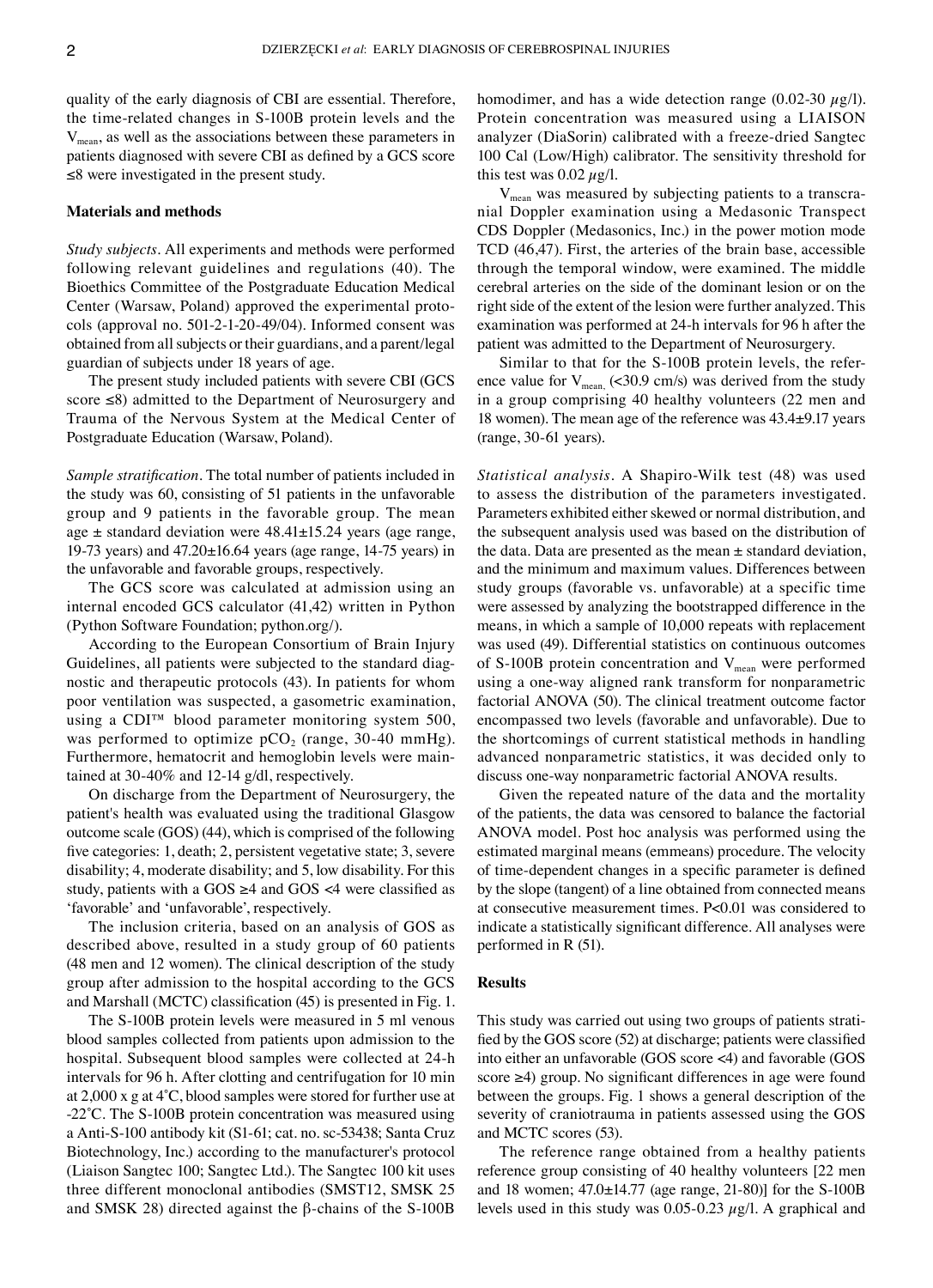

Figure 1. Clinical classification of patients admitted to the Department of Neurosurgery and Trauma of the Nervous System of the Medical Center of Postgraduate Education (Warsaw, Poland). (A) In group GCS, the numbers 3‑8 correspond to GCS classification level and (B) MCTC distribution. Numerals correspond to the number of cases (percentage of cases). TBI, traumatic brain injury; GCS, Glasgow Coma Scale; MCTC, Marshall classification of traumatic brain injury.

numerical representation of the changes in S‑100B levels is shown in Fig. 2 and Table I. The results showed that the patients in the unfavorable group had higher levels of S-100B than those in the favorable group at all measured time points. No statistically significant time‑dependent differences, defined by the lack of an overlay between specific confidence intervals, in S‑100B concentrations were found within the unfavorable group. However, a significant decrease in serum S-100B protein levels was found between measurements at 24 vs. 48 h, 24 vs. 72 h and 24 vs. 96 h in the favorable group. The difference in the S‑100B decrease velocity between the two groups showed a relative decrease equal to 5.4, with velocities of V<sub>S-100B</sub>  $_{U}$ =–0.03  $\mu$ g/l/h and V<sub>S-100B</sub>  $_{F}$ =–0.006  $\mu$ g/l/h for the unfavorable and favorable groups, respectively.

Cerebral flow impairment was analyzed using  $V_{mean}$ levels as a function of hospitalization time. The respective data are presented in Table II and Fig. 3. Analysis showed that the patients in the unfavorable group had a significantly lower  $V_{mean}$  value than those in the favorable group. Statistically significant differences in  $V_{mean}$  were observed between 24 and 96 h and between 48 and 96 h in the unfavorable group. The relative difference in the  $V_{mean}$  increase between the unfavorable and favorable groups was 1.44 ( $V_{mean-U}=0.26$  cm/sec/h,  $V_{mean-F}=0.18$  cm/sec/h, respectively).

# **Discussion**

Due to the poor prognosis of the treatment outcomes of TBI patients (54‑63), rendered by the insufficient discriminatory capacity of the current prognostic indicators, the present study assessed the clinical applicability of S‑100B protein levels and the  $V_{\text{mean}}$  as potential prognostic factors.

Briefly, this study introduced and validated a novel concept for predicting a treatment outcome in patients in a favorable and unfavorable group using an amalgam of physical and



Figure 2. Changes in S‑100B protein concentration stratified by GOS level evaluated on discharge from the Department of Neurosurgery. The error bars represent the standard error of S‑100B concentration at each specific time point. The blue arrows show differences in the means between the unfavorable and favorable groups. The red arrow shows the statistically significant differences in S‑100B levels within the unfavorable group at different time points. The green arrow shows the statistically significant differences within the favorable group at different time points. \* P<0.01.

biochemical parameters collected during the initial hospitalization stage, encompassing the first 4 days after hospital admission.

Over the past 20 years, studies have focused on patient treatment outcomes following a TBI (64‑66). Mercier *et al* (56) summarized 41 reports on the applicability of correlations between TBI and the S‑100B levels in patients with severe TBI for long-term prognosis. However, the report described unfavorable treatment results for increased levels of S‑100B protein. The present study improved on predicting treatment outcomes based on a combination of physical and biochemical parameters collected during the initial stage of hospitalization.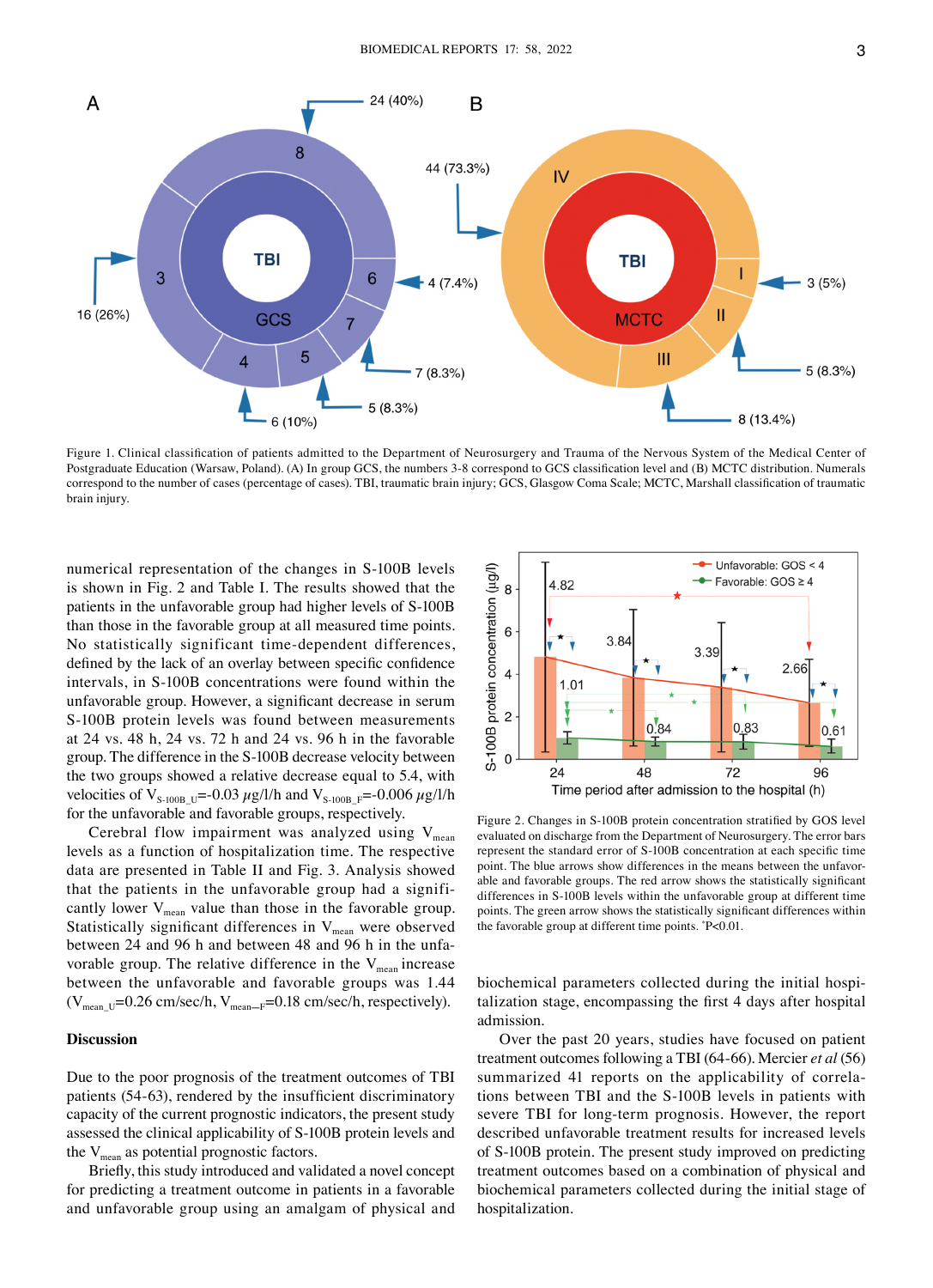|               |  |  |  |  |  |  | Table I. Changes in S-100B levels stratified by the Glasgow Outcome Scale score on discharge from the Department of |  |
|---------------|--|--|--|--|--|--|---------------------------------------------------------------------------------------------------------------------|--|
| Neurosurgery. |  |  |  |  |  |  |                                                                                                                     |  |

| A, Unfavorable group |              |                    |           |           |                    |  |  |  |
|----------------------|--------------|--------------------|-----------|-----------|--------------------|--|--|--|
| Time, h              | Mean, $mg/l$ | Standard deviation | Min, mg/l | Max, mg/l | Number of subjects |  |  |  |
| 24                   | 4.82         | 4.45               | 0.76      | 19.8      | 51                 |  |  |  |
| 48                   | 3.84         | 4.21               | 0.47      | 16.8      | 48                 |  |  |  |
| 72                   | 3.39         | 4.04               | 0.38      | 17.83     | 40                 |  |  |  |
| 96                   | 2.66         | 3.05               | 0.136     | 16.7      | 37                 |  |  |  |
| Mean                 | 3.68         | 3.94               | 0.44      | 17.78     |                    |  |  |  |

# B, Favorable group

| Time, h | Mean, $mg/l$ | Standard deviation | Min, mg/l | Max, mg/l | Number of subjects |  |
|---------|--------------|--------------------|-----------|-----------|--------------------|--|
| 24      | 1.01         | 0.29               | 0.71      | 1.6       |                    |  |
| 48      | 0.84         | 0.21               | 0.62      | 1.3       |                    |  |
| 72      | 0.83         | 0.35               | 0.51      | 1.5       |                    |  |
| 96      | 0.61         | 0.24               | 0.39      | 1.1       |                    |  |
| Mean    | 0.82         | 0.27               | 0.56      | 1.38      |                    |  |

Table II. Changes in time‑averaged mean maximum cerebral blood flow velocity stratified by Glasgow Outcome Scale score on discharge from the Department of Neurosurgery.

# A, Unfavorable group

| Time, h | Mean, $mg/l$ | Standard deviation | Min, mg/l    | Max, mg/l | Number of subjects       |  |
|---------|--------------|--------------------|--------------|-----------|--------------------------|--|
| 24      | 32.06        | 11.31              |              | -67       |                          |  |
| 48      | 39.73        | 16.53              | <sub>0</sub> | 75        | 48                       |  |
| 72      | 38.78        | 20.77              |              | 120       | 40                       |  |
| 96      | 45.43        | 25.1               | <sub>0</sub> | 145       | 37                       |  |
| Mean    | 39.00        | 18.43              | 5.50         | 101.75    | $\overline{\phantom{0}}$ |  |

# B, Favorable group

| Time, h | Mean, $mg/l$ | Standard deviation | Min, mg/l | Max, mg/l | Number of subjects       |  |
|---------|--------------|--------------------|-----------|-----------|--------------------------|--|
| 24      | 41.78        | 7.17               | 32        | 56        |                          |  |
| 48      | 51.56        | 15.53              | 36        | 87        |                          |  |
| 72      | 52           | 11.43              | 39        | 75        |                          |  |
| 96      | 60.38        | 14.99              | 44        | 91        |                          |  |
| Mean    | 51.43        | 12.28              | 37.75     | 77.25     | $\overline{\phantom{0}}$ |  |

The therapeutic outcomes of treatment were validated against the GOS, which was evaluated on the 4th day of hospitalization. Patients with a GOS score <4 or GOS score ≥4 were stratified into unfavorable and favorable groups, respectively. The mean age of the study sample was 48.73±16.3 years, which is slightly higher than previously reported (67,68). However, no significant differences were determined were found between the age distribution of the present study and those of Jain *et al* (67) and Jennett (68) using a Student's t‑test. The

mortality rate of the patients in the current study was 26.6%, which is higher than previously reported (69). The reasons for these differences are unknown.

The reference range for the normal concentration of S-100B established in the present study was 0.05-0.23  $\mu$ g/l. The lower limit of the reference range was similar to that shown in previous studies. However, the upper limit was twice as high (70). In addition, the upper reference limit obtained in the present study was twice the value reported for patients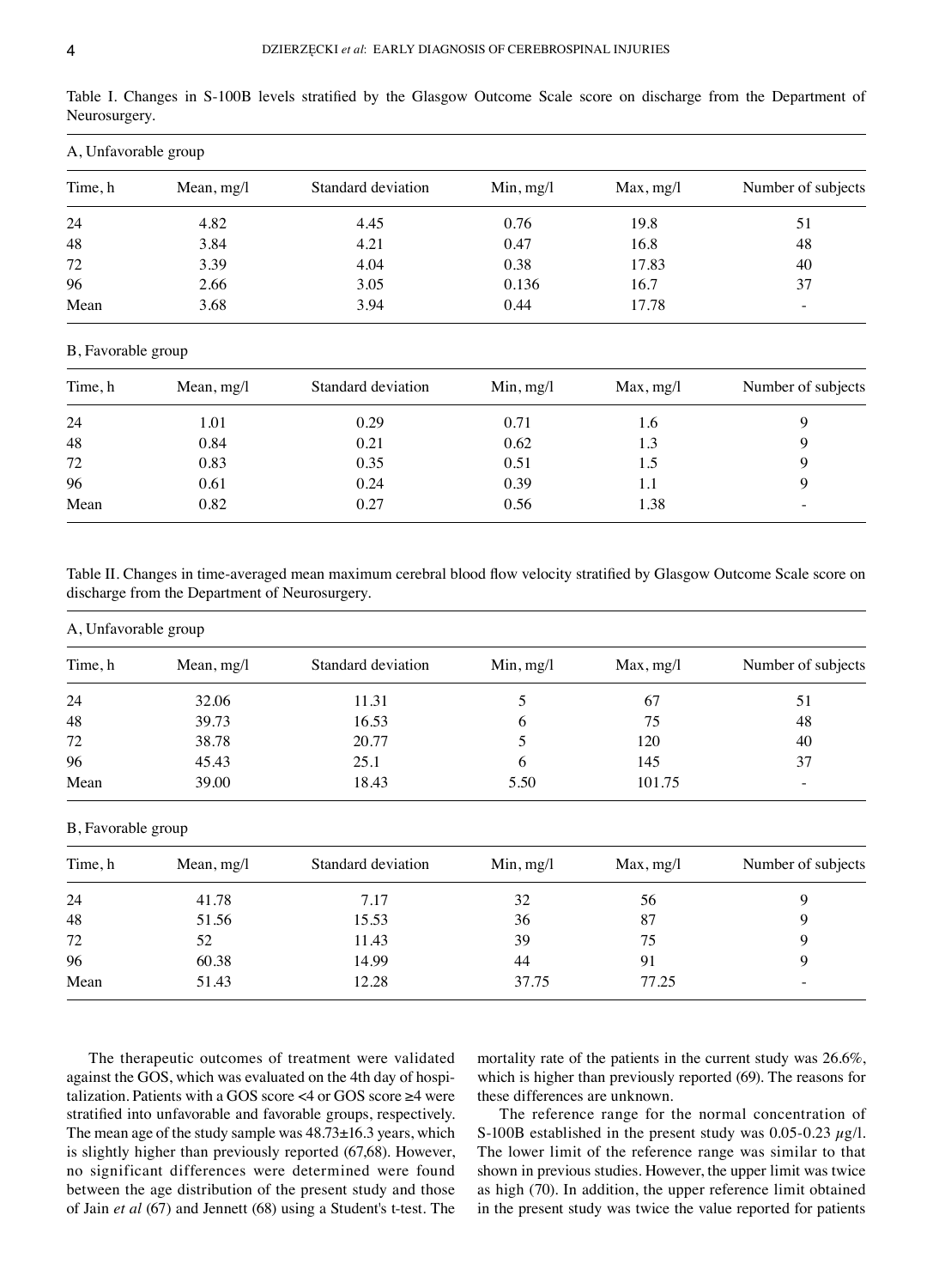

Figure 3. Changes in  $V_{mean}$  stratified by the GOS score evaluated on discharge from the Department of Neurosurgery. Errors bars represent the standard error of S‑100B concentration at each specific time point. The blue arrows show the differences in means between the unfavorable and favorable groups. The red arrow shows the statistically significant differences in S-100B levels in the unfavorable group. The green arrow shows statistically significant differences in the favorable group. \* P<0.01. GOS, Glasgow Outcome Scale;  $V_{mean}$ , time-averaged mean maximum cerebral blood flow velocity.

with an isolated head injury for whom CT scans for mild TBI were negative (71,72). Furthermore, an apparent discrepancy was found between the pathological levels of S-100B reported in this study  $(>0.235 \mu g/l)$  and those of a previous study  $(>0.5 \mu g/l)$  (73).

The present study is amongst only a few to report the association between time‑dependent changes in S‑100B levels and the outcome of TBI treatment (74‑76). A striking discrepancy was observed between the data in the present study and those reported by Gyorgy *et al* (74), where it was previously shown that there was no correlation between the severity of TBI and serum S‑100B levels. Additionally, the study by Gyorgy *et al* (74) also showed an increase in the S‑100B levels between 7‑72 h after injury, whereas the current study showed a pronounced decrease in the S‑100B levels. However, a comparison of the results of this study with those reported by Shakeri *et al* (16), revealed a lack of statistical differences between S-100B protein levels stratified into favorable and unfavorable groups in both studies. The observed difference between this and the latter study may be due to different analytic techniques, such as the use of monoclonal antibodies in the present study and ELISA in the ins the study by Gyorgy *et al* (74). Furthermore, the present study employed advanced techniques for the analysis of nonparametric data, such as one‑way aligned rank trans‑ formation for nonparametric factorial ANOVA and bootstrap analysis. Such an approach allowed for identification of the subtle differences between S-100B levels and the mean cerebral blood flow velocity between the favorable and unfavorable outcome groups.

The results of the present study agree with a report by Raabe and Seifert (73), which indicated that serum levels of S-100B were significantly higher in patients with unfavorable outcomes than in those with favorable outcomes. In patients with favorable outcomes, high initial levels of S-100B returned to normal levels within 96 h. Furthermore, both studies revealed a noticeable difference in serum S‑100B levels between the unfavorable and favorable groups, with an apparent decrease in S‑100B levels within 3‑4 days after hospitalization. The present study also revealed a decrease in S‑100B concentration velocity of 0.03  $\mu$ g/l/h in the unfavorable group. This result shows that patients in the unfavorable group require 153 h (6.3 days) to reach the normal reference range.

Compared to Raabe and Seifert (73), the present study showed that the increase in S‑100B protein levels observed in the favorable group did not return to normal, and was on average equal to 0.61 mg/l on day 4, remaining at levels around three times higher than the standard reference value  $(0.23 \mu g/l)$  and 12 times the value reported by Raabe and Seifert (73). Furthermore, the velocity of the decrease in serum S-100B concentration in the favorable group was  $0.006 \mu g/l/h$ , indicating that a favorable patient would need 130 h of hospitalization before reaching the S‑100B standard reference range. This observation may indicate that the difference in 30 h between the unfavorable and favorable groups in reaching the standard S‑100B reference range is crucial for patient recovery. The lack of changes can lead to irreversible neuronal dysfunction with a consequent increase in extracellular calcium levels and the activation of toxic nitric oxide (77,78). Thus, the extended time required to recover S‑100B levels may be a primary cause of increased mortality. Comparison of this study with a meta‑analysis of 39 studies on a total of 1,862 patients (56) confirmed the results presented in the present study. That is, S‑100B serum levels in the unfavorable group in the range of 2.16-14.0  $\mu$ g/l.

The results of the present study also corroborate with those of previous studies (79‑82), which showed that the initial concentration of S‑100B is of paramount importance for the prediction of the outcome of TBI. In addition, the present study also substantiated the previous findings relating to the clinical significance of S-100B levels up to 3 days after hospital admission (83‑89).

Cerebral flow dynamics determined by TCD examination has been one of the most popular neurosurgical diagnostic tools since the 1980s (90,91). This technique allows for analysis of abnormalities in cerebral circulation in patients with craniocerebral trauma (91‑95). The impairment of cerebral flow reflected in  $V_{mean}$  is of paramount importance for determining the treatment outcomes of patients with severe craniocerebral trauma (96,97). In the present study, an abnormal  $V_{mean}$  level was defined by values <30.9 cm/s, which is in agreement with previous reports (39,98).

The present study showed that in the successful group, the majority of the patients exhibited a  $V_{\text{mean}} > 30.9 \text{ cm/s}$  (the threshold value defining the healthy subjects) during the first 24 h of hospitalization. However, in the unfavorable group, the number of patients with  $V_{\text{mean}} > 30.9$  cm/s was notably lower. This observation indicates the direct applicability of  $V_{\text{mean}}$  for predicting treatment outcomes amongst patients with severe CBI.

The velocity of the increase in  $V_{mean}$  in the unfavorable group was  $V_{\text{mean U}}$ =0.26 cm/sec/h. This value was significantly lower than those previously reported (99,100) showing an adverse outcome for the following cases: An increase in  $V_{\text{mean}}$ equivalent to 2.08 cm/sec/h during the first 24 h (99) and  $V_{\text{mean}}$ equivalent to 2.7 cm/sec/h after 3 days of hospitalization (100). This observation indicates that the velocity of changes in  $V_{\text{mean}}$ may have a prognostic value in the clinical setting. However,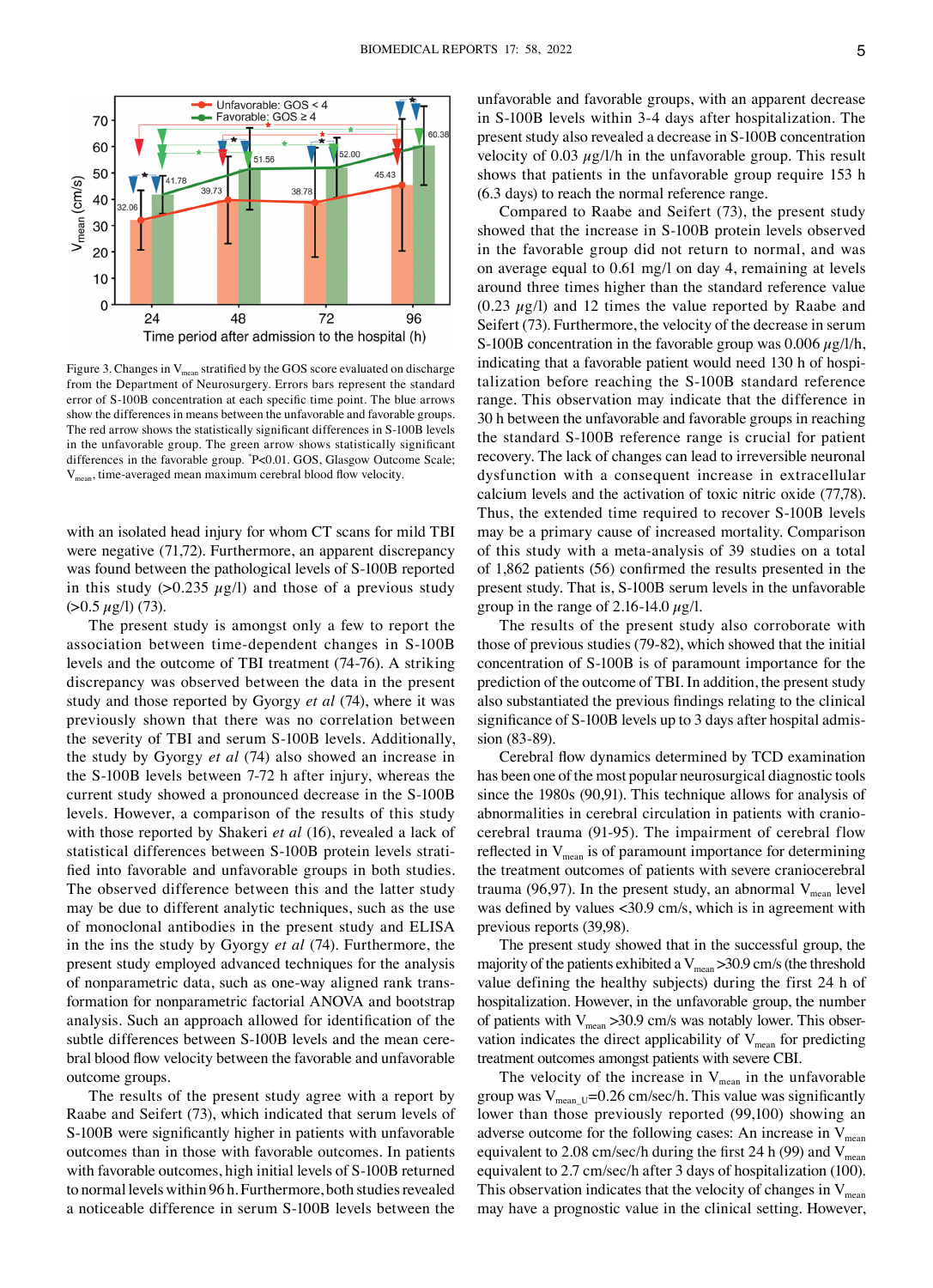due to the discrepancy between the previous (99,100) and this report, further studies are required.

Analysis of the relationship between the parameters that define the unfavorable treatment outcomes led to the following observations. A significant time‑dependent decrease in S-100B levels (a negative velocity equivalent to 0.03  $\mu$ g/l/h) was associated with a statistically significant increase in Vmean levels (a positive velocity of 0.26 cm/sec/h). A favorable outcome was defined by the lack of changes in S‑100B levels and a time-dependent increase in  $V_{mean}$  with a velocity of 0.18 cm/sec/h.

In conclusion, the present study is the first to report on the associations between S-100B protein levels and  $V_{mean}$  to predict patient treatment outcomes in those who have suffered a TBI or CBI, to the best of our knowledge. It was established that within the first 4 days of hospitalization, a constant level of S-100B protein even slightly above the normal range, associated with an increase in  $V_{mean}$ , was a predictor of successful treatment outcomes. Moreover, following the conclusion of the study by Thelin *et al* (22), which suggested that S100B could be used as a versatile screening, monitoring and prediction tool in the management of TBI patients, the present study revealed that serum concentration of S100B itself was of limited use in predicting TBI outcomes. However, additional studies are required to validate this observation and to obtain the appropriate statistical power. Moreover, the limited clinical applicability of currently studied CBI markers indicates the need for the continuous search for other markers, which exhibit improved specificity and sensitivity in a clinical environment.

#### **Acknowledgements**

Not applicable.

## **Funding**

The research reported in this publication was supported by the Commission for Scientific Research of the Medical Center for Postgraduate Education in Warsaw Research (grant no. 501‑2‑1‑20‑49/04).

## **Availability of data and materials**

The datasets used and/or analyzed during the present study are available from the corresponding author on reasonable request.

## **Authors' contributions**

SD collected and analyzed the data. SD, MZ, AZ and RT collected the data and wrote the manuscript. RT analyzed the data. All authors have read and approved the final manuscript. SD, RT and MZ have seen and confirmed the authenticity of the raw data.

## **Ethics approval and consent to participate**

The Bioethics Committee of the Postgraduate Education Medical Center in Warsaw (Warsaw, Poland) approved the experimental protocols (approval no. 501‑2‑1‑20‑49/04). Informed consent was obtained from all subjects or their guardians and a parent/legal guardian of subjects under 18 years of age.

# **Patient consent for publication**

Not applicable.

## **Competing interests**

The authors declare that they have no competing interests.

## **References**

- 1. Seletz E: Craniocerebral injuries. Calif Med 84: 292‑294, 1956.
- 2. Romodanov AP and Pedachenko EG: Features of the clinical manifestation of contusion of the cerebral hemisphere in patients with hypertension. Zh Vopr Neirokhir Im N N Burdenko 3: 3-6, 1983 (In Russian).
- 3. Dewan MC, Rattani A, Gupta S, Baticulon RE, Hung YC, Punchak M, Agrawal A, Adeleye AO, Shrime MG, Rubiano AM, *et al*: Estimating the global incidence of traumatic brain injury. J Neurosurg: April 1, 2018 (Epub ahead of print). doi: 10.3171/2017.10.JNS17352.
- 4. Toccalino D, Colantonio A and Chan V: Update on the epidemiology of work‑related traumatic brain injury: A systematic review and meta‑analysis. Occup Environ Med 78: 769‑776 2021.
- 5. Lasry O, Liu EY, Powell GA, Ruel‑Laliberte J, Marcoux J and Buckeridge DL: Epidemiology of recurrent traumatic brain injury in the general population: A systematic review. Neurology 89: 2198‑2209, 2017.
- 6. Bruns J Jr and Hauser WA: The epidemiology of traumatic brain injury: A review. Epilepsia 44: 2‑10, 2003.
- 7. Masson F, Thicoipe M, Aye P, Mokni T, Senjean P, Schmitt V, Dessalles PH, Cazaugade M and Labadens P; Aquitaine Group for Severe Brain Injuries Study: Epidemiology of severe brain injuries: A prospective population‑based study. J Trauma 51: 481‑489, 2001.
- 8. Maegele M, Engel D, Bouillon B, Lefering R, Fach H, Raum M, Buchheister B, Schaefer U, Klug N and Neugebauer E: Incidence and outcome of traumatic brain injury in an urban area in Western Europe over 10 years. Eur Surg Res 39: 372‑379, 2007.
- 9. Teasdale G and Jennett B: Assessment of coma and impaired consciousness. A practical scale. Lancet 2: 81‑84, 1974.
- 10. Dadas A, Washington J, Diaz‑Arrastia R and Janigro D: Biomarkers in traumatic brain injury (TBI): A review. Neuropsychiatr Dis Treat 14: 2989‑3000, 2018.
- 11. Gan ZS, Stein SC, Swanson R, Guan S, Garcia L, Mehta D and Smith DH: Blood biomarkers for traumatic brain injury: A quantitative assessment of diagnostic and prognostic accuracy. Front Neurol 10: 446, 2019.
- 12. Korfias S, Stranjalis G, Papadimitriou A, Psachoulia C, Daskalakis G, Antsaklis A and Sakas DE: Serum S‑100B protein as a biochemical marker of brain injury: A review of current concepts. Curr Med Chem 13: 3719‑3731, 2006.
- 13. Harris A, Keuler S, Kerska A and Rogatzki M: Serum protein S100B, a biomarker for head injury or skeletal muscle damage? FASEB J 31: lb123‑lb123, 2017.
- 14. Savola O, Pyhtinen J, Leino TK, Siitonen S, Niemelä O and Hillbom M: Effects of head and extracranial injuries on serum protein S100B levels in trauma patients. J Trauma 56: 1229‑1234, 2004.
- 15. Rodríguez‑Rodríguez A, Egea‑Guerrero JJ, Gordillo‑Escobar E, Enamorado‑Enamorado J, Hernández‑García C, Ruiz de Azúa‑López Z, Vilches‑Arenas Á, Guerrero JM and Murillo‑Cabezas F: S100B and Neuron‑specific Enolase as mortality predictors in patients with severe traumatic brain injury. Neurol Res 38: 130‑137, 2016.
- 16. Shakeri M, Mahdkhah A and Panahi F: S100B protein as a Post-traumatic biomarker for prediction of brain death in association with patient outcomes. Arch Trauma Res 2: 76‑80, 2013.
- 17. Pfortmueller CA, Drexel C, Krähenmann‑Müller S, Leichtle AB, Fiedler GM, Lindner G and Exadaktylos AK: S‑100 B Concentrations are a predictor of decreased survival in patients with major trauma, independently of head injury. PLoS One 11: e0152822, 2016.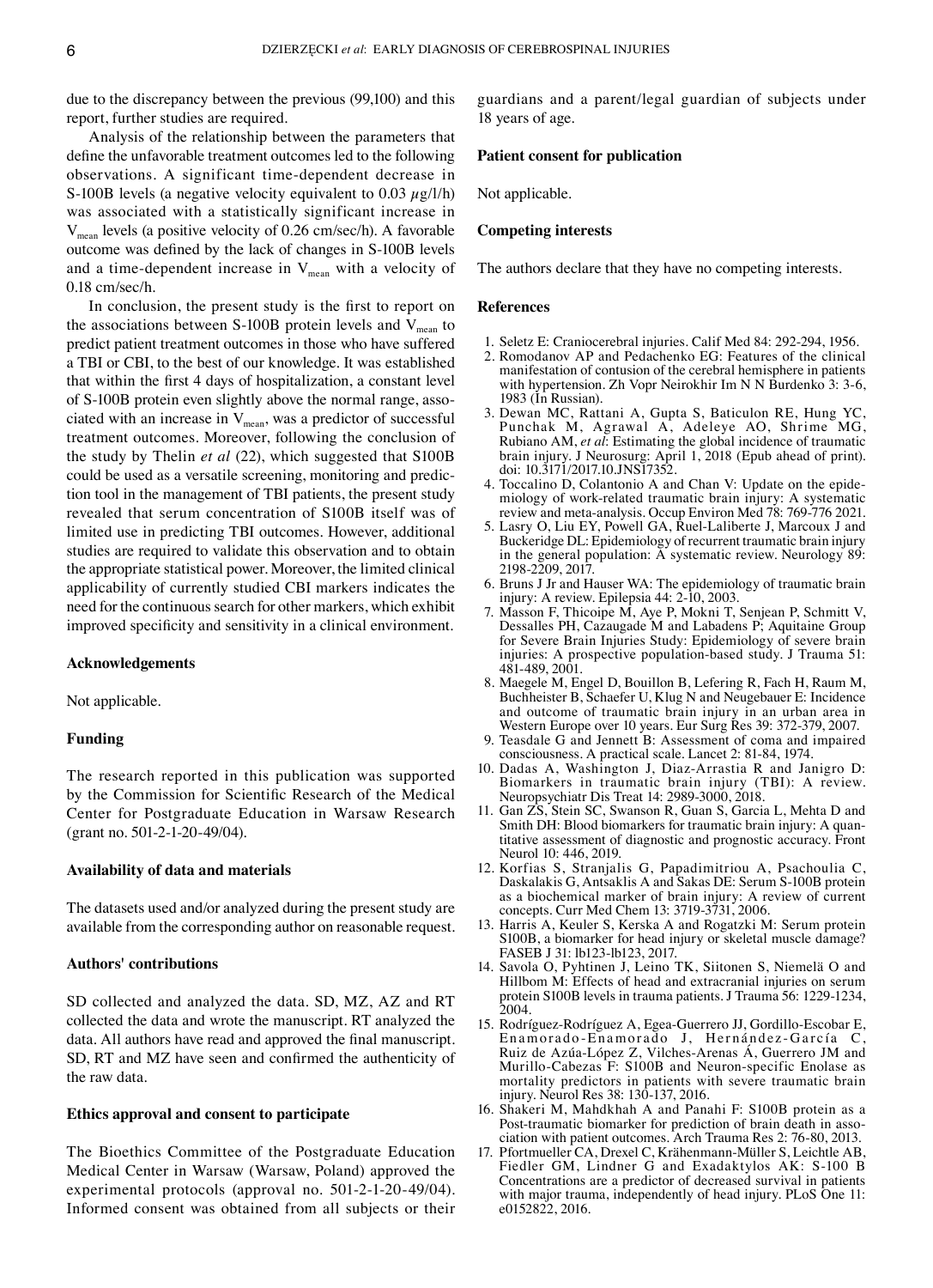- 18. Rodríguez‑Rodríguez A, Egea‑Guerrero JJ, León‑Justel A, Gordillo‑Escobar E, Revuelto‑Rey J, Vilches‑Arenas A, Carrillo‑Vico A, Domínguez‑Roldán JM, Murillo‑Cabezas F and Guerrero JM: Role of S100B protein in urine and serum as an early predictor of mortality after severe traumatic brain injury in adults. Clin Chim Acta 414: 228‑233, 2012.
- 19. Duda I, Krzych Ł, Jędrzejowska‑Szypułka H and Lewin-Kowalik J: Serum levels of the S100B protein and neuron-specific enolase are associated with mortality in critically ill patients. Acta Biochim Pol 64: 647–652, 2017.
- 20. Olivecrona M, Rodling‑Wahlström M, Naredi S and Koskinen LO: S‑100B and neuron specific enolase are poor outcome predictors in severe traumatic brain injury treated by an intracranial pressure targeted therapy. J Neurol Neurosurg Psychiatry 80: 1241‑1247, 2009.
- 21. Goyal A, Failla MD, Niyonkuru C, Amin K, Fabio A, Berger RP and Wagner AK: S100b as a Prognostic biomarker in outcome prediction for patients with severe traumatic brain injury. J Neurotrauma 30: 946‑957, 2013.
- 22. Thelin EP, Nelson DW and Bellander BM: A review of the clinical matic brain injury. Acta Neurochir (Wien) 159: 209‑225, 2017.
- 23. Beyer H, Biberthaler P and Bogner‑Flatz V: Chapter 10‑S100 biomarkers in patients with traumatic brain injury. In: Biomarkers for Traumatic Brain Injury. Wu AHB and Peacock WF (eds). Academic Press, Cambridge, MA, pp155‑167, 2020.
- 24. Michetti F, Corvino V, Geloso MC, Lattanzi W, Bernardini C, Serpero L and Gazzolo D: The S100B protein in biological fluids: More than a lifelong biomarker of brain distress. J Neurochem 120: 644‑659, 2012.
- 25. Rodriguez A, Cervera E, Macchia G, Mendoza X, Martínez W, tial tool for Neuromonitoring and prediction of neuroworsening in acute phase of traumatic brain injury. Panam J Trauma Crit Care Emerg Surg 9: 105‑113, 2020.
- 26. Czeiter E, Amrein K, Gravesteijn BY, Lecky F, Menon DK, Mondello S, Newcombe VFJ, Richter S, Steyerberg EW, Vyvere TV, et al. Blood biomarkers on admission in acute traumatic brain injury: Relations to severity, CT findings and care path in the CENTER‑TBI study. EBioMedicine 56: 102785, 2020.
- 27. Cata JP, Abdelmalak B and Farag E: Neurological biomarkers in the perioperative period. Br J Anaesth 107: 844‑858, 2011.
- 28. Ballesteros MA, Rubio‑Lopez MI, San Martín M, Padilla A, López‑Hoyos M, Llorca J and Miñambres E: Serum levels of S100B from jugular bulb as a biomarker of poor prognosis in patients with severe acute brain injury. J Neurol Sci 385: 109‑114, 2018.
- 29. Kim HJ, Tsao JW and Stanfill AG: The current state of biomarkers of mild traumatic brain injury. JCI Insight 3: e97105, 2018.
- 30. Oris C, Pereira B, Durif J, Simon‑Pimmel J, Castellani C, Manzano S, Sapin V and Bouvier D: The biomarker S100B and mild traumatic brain injury: A Meta-analysis. Pediatrics 141: e20180037, 2018.
- 31. Tiu SC, Chan WY, Heizmann CW, Schäfer BW, Shu SY and Yew DT: Differential expression of S100B and S100A6(1) in the human fetal and aged cerebral cortex. Brain Res Dev Brain Res 119: 159‑168, 2000.
- 32. Hagmeyer S, Romão MA, Cristóvão JS, Vilella A, Zoli M, dance of S100 proteins in the brain of the APP23 Alzheimer's disease model mice. Front Neurosci 13: 640, 2019.
- 33. Tateishi N, Shimoda T, Yada N, Shinagawa R and Kagamiishi Y: S100B: Astrocyte specific protein. Nihon Shinkei Seishin Yakurigaku Zasshi 26: 11‑16, 2006 (In Japanese).
- 34. Donato R, Cannon BR, Sorci G, Riuzzi F, Hsu K, Weber DJ and GeczyCL: Functions of S100 proteins. Curr Mol Med 13: 24‑57, 2013.
- 35. Sorci G, Riuzzi F, Arcuri C, Tubaro C, Bianchi R, Giambanco I and Donato R: S100B protein in tissue development, repair and regeneration. World J Biol Chem 4: 1‑12, 2013.
- 36. Nishiyama H, Knopfel T, Endo S and Itohara S: Glial protein S100B modulates long‑term neuronal synaptic plasticity. Proc Natl Acad Sci USA 99: 4037‑4042, 2002.
- 37. Scotto C, Deloulme JC, Rousseau D, Chambaz E and Baudier J: Calcium and S100B regulation of p53‑dependent cell growth arrest and apoptosis. Mol Cell Biol 18: 4272‑4281, 1998.
- 38. Tegeler C and Ratanakorn D: Physics and principles. In: Transcranial Doppler Ultrasonography. Babikian V and Wechsler L (eds). Butterworth‑Heinemann, Waltham, MA, pp3‑11, 1999.
- 39. Ract C, Le Moigno S, Bruder N and Vigué B: Transcranial ment of severe traumatic brain injury. Intensive Care Med 33: 645‑651, 2007.
- 40. World Medical Association: World medical association declaration of Helsinki: Ethical principles for medical research involving human subjects. JAMA 310: 2191-2194, 2013.
- 41. Murray GD, Butcher I, McHugh GS, Lu J, Mushkudiani NA, Maas AI, Marmarou A and Steyerberg EW: Multivariable prognostic analysis in traumatic brain injury: Results from the IMPACT study. J Neurotrauma 24: 329‑337, 2007.
- 42. Steyerberg EW, Mushkudiani N, Perel P, Butcher I, Lu J, McHugh GS, Murray GD, Marmarou A, Roberts I, Habbema JD and Maas AI: Predicting outcome after traumatic brain injury: Development and international validation of prognostic scores based on admission characteristics. PLoS Med 5: e165, 2008.
- 43. Maas AI, Dearden M, Teasdale GM, Braakman R, Cohadon F, Iannotti F, Karimi A, Lapierre F, Murray G, Ohman J, *et al*: EBIC‑guidelines for management of severe head injury in adults. European brain injury consortium. Acta Neurochir (Wien) 139: 286‑294, 1997.
- 44. Salottolo K, Carrick M, Stewart Levy A, Morgan BC, Slone DS and Bar‑Or D: The epidemiology, prognosis, and trends of severe traumatic brain injury with presenting Glasgow Coma Scale of 3. J Crit Care 38: 197‑201, 2017.
- 45. Mahadewa TGB, Golden N, Saputra A and Ryalino C: Modified revised Trauma‑Marshall score as a proposed tool in predicting the outcome of moderate and severe traumatic brain injury. Open Access Emerg Med 10: 135‑139, 2018.
- 46. Naqvi J, Yap KH, Ahmad G and Ghosh J: Transcranial Doppler ultrasound: A review of the physical principles and major applications in critical care. Int J Vasc Med 2013: 629378, 2013.
- 47. D'Andrea A, Conte M, Cavallaro M, Scarafile R, Riegler L, Cocchia R, Pezzullo E, Carbone A, Natale F, Santoro G, *et al*: Transcranial Doppler ultrasonography: From methodology to major clinical applications. World J Cardiol 8: 383‑400, 2016.
- 48. Saculinggan M and Balase EA: Empirical power comparison of goodness of fit tests for normality in the presence of outliers. J Phys Conf Series 435: 012041, 2013.
- 49. Chernick MR, González‑Manteiga W, Crujeiras RM and Barrios EB: Bootstrap methods. In: International Encyclopedia of Statistical Science. Lovric M (ed). Springer, Berlin, Heidelberg, pp169‑174, 2011.
- 50. Kay M and Wobbrock J: ARTool: Aligned Rank Transform for Nonparametric Factorial ANOVAs. R package version 0.10.0. https://zenodo.org/record/44586#.YfzdrWCxVTY. Accessed January 11, 2016.
- 51. R Core Team: R: A language and environment for statistical computing. R Foundation for Statistical Computing, Vienna, 2010.
- 52. Jennett B and Bond M: Assessment of outcome after severe brain damage. Lancet 1: 480‑484, 1975.
- 53. Marshall LF, Marshall SB, Klauber MR, Van Berkum Clark M, Eisenberg H, Jane JA, Luerssen TG, Marmarou A and Foulkes MA: The diagnosis of head injury requires a classification based on computed axial tomography. J Neurotrauma 9 (Suppl 1): S287‑S292, 1992.
- 54. Pace MC, Cicciarella G, Barbato E, Maisto M, Passavanti MB, Gazzerro G, Barbarisi M and Aurilio C: Severe traumatic brain injury: Management and prognosis. Minerva Anestesiol 72: 235‑242, 2006 (In English, Italian).
- 55. Maas AI and Steyerberg EW: Monitoring prognosis in severe traumatic brain injury. Crit Care 18: 150, 2014.
- 56. Mercier E, Boutin A, Lauzier F, Fergusson DA, Simard JF, Zarychanski R, Moore L, McIntyre LA, Archambault P, Lamontagne F, *et al*: Predictive value of S-100β protein for prognosis in patients with moderate and severe traumatic brain injury: Systematic review and meta‑analysis. BMJ 346: f1757, 2013.
- 57. Lingsma H, Andriessen TM, Haitsema I, Horn J, van der Naalt J, Franschman G, Maas AI, Vos PE and Steyerberg EW: Prognosis in moderate and severe traumatic brain injury: External validation of the IMPACT models and the role of extracranial injuries. J Trauma Acute Care Surg 74: 639‑646, 2013.
- 58. Roozenbeek B, Lingsma HF, Lecky FE, Lu J, Weir J, Butcher I, McHugh GS, Murray GD, Perel P, Maas AI, *et al*: Prediction of outcome after moderate and severe traumatic brain injury: External validation of the International Mission on Prognosis and Analysis of Clinical Trials (IMPACT) and Corticoid Randomisation after significant head injury (CRASH) prognostic models. Crit Care Med 40: 1609‑1617, 2012.
- 59. Jiang JY, Gao GY, Li WP, Yu MK and Zhu C: Early indicators of prognosis in 846 cases of severe traumatic brain injury. J Neurotrauma 19: 869‑874, 2002.